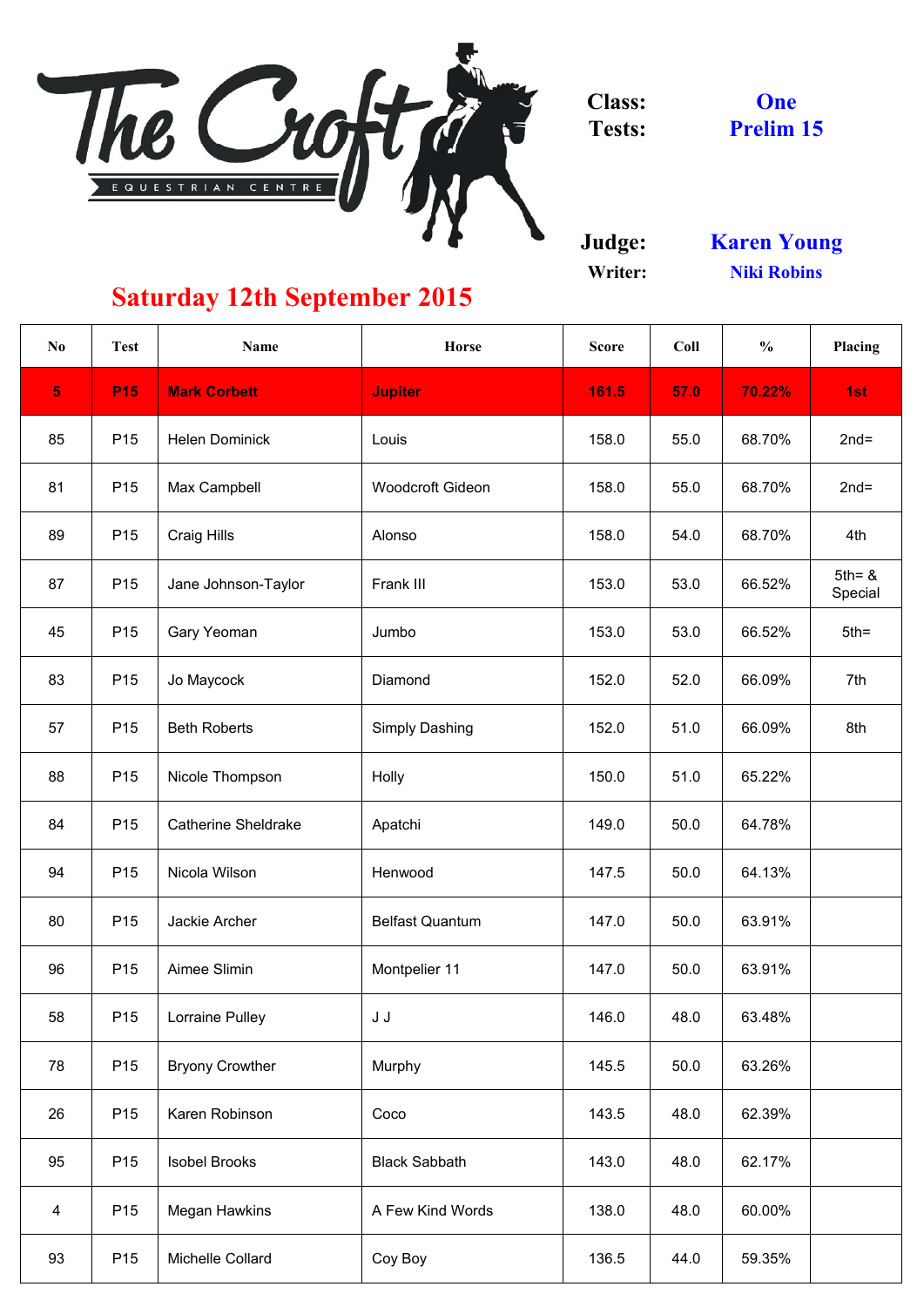

**Judge: Writer:**

| $\bf No$       | <b>Test</b>      | <b>Name</b>                | <b>Horse</b>                    | <b>Score</b> | Coll | $\frac{0}{0}$ | <b>Placing</b> |
|----------------|------------------|----------------------------|---------------------------------|--------------|------|---------------|----------------|
| 71             | <b>P17</b>       | <b>Lara Booth</b>          | <b>Flashy Rebel</b>             | 201.0        | 61.0 | 77.31%        | 1st            |
| 29             | P <sub>17</sub>  | Nadia Al-Nadaf             | Jethro Wheeler                  | 191.5        | 60.0 | 73.65%        | 2nd            |
| 27             | P <sub>17</sub>  | Karen Robinson             | Pudding                         | 186.5        | 61.0 | 71.73%        | 3rd            |
| 39             | P <sub>17</sub>  | <b>Gemma Parkes</b>        | <b>Rick</b>                     | 184.0        | 56.0 | 70.77%        | 4th            |
| $\overline{2}$ | N <sub>2</sub> 3 | <b>Carol Doggett</b>       | Clonberne Joe                   | 184.0        | 63.5 | 68.15%        | 5th            |
| 12             | P <sub>17</sub>  | Paula Brazier              | <b>Wilderness Spring Melody</b> | 176.5        | 54.0 | 67.88%        | 6th            |
| 10             | N <sub>23</sub>  | Jenny Cox                  | <b>Biscuit Man</b>              | 183.0        | 63.0 | 67.78%        | 7th            |
| 32             | P <sub>17</sub>  | <b>Claire Hubbard</b>      | Cupidor                         | 175.5        | 56.0 | 67.50%        | 8th            |
| 86             | P <sub>17</sub>  | Denise Hackett             | Oisin                           | 174.5        | 56.0 | 67.12%        |                |
| 92             | N <sub>23</sub>  | <b>Yvonne Ennever</b>      | <b>Just William</b>             | 181.0        | 60.5 | 67.04%        |                |
| 73             | N23              | Lesley-Ann Harrison        | Kiwi                            | 180.5        | 61.5 | 66.85%        |                |
| 22             | P <sub>17</sub>  | <b>Karen Duran</b>         | <b>Chatty Hour</b>              | 173.5        | 51.0 | 66.73%        |                |
| 83             | P <sub>17</sub>  | Jo Maycock                 | Diamond                         | 170.5        | 54.0 | 65.58%        |                |
| 79             | P <sub>17</sub>  | Max Campbell               | <b>Woodcroft Gideon</b>         | 168.0        | 53.0 | 64.62%        |                |
| 55             | P <sub>17</sub>  | Mary Ravenscroft           | Turosa                          | 166.5        | 53.0 | 64.04%        |                |
| 60             | P <sub>17</sub>  | <b>Julie Bassett</b>       | Adare To Win                    | 166.0        | 51.0 | 63.85%        |                |
| 98             | P <sub>17</sub>  | Michelle Baldwin           | <b>Toffee</b>                   | 165.5        | 51.0 | 63.65%        |                |
| 67             | N <sub>2</sub> 3 | <b>Issy Hotten</b>         | Furri                           | 168.0        | 57.5 | 62.22%        |                |
| 93             | P <sub>17</sub>  | Michelle Collard           | Coy Boy                         | 161.5        | 48.0 | 62.12%        |                |
| 84             | P <sub>17</sub>  | <b>Catherine Sheldrake</b> | Apatchi                         | 157.0        | 50.0 | 60.38%        | Special        |
| 96             | P <sub>17</sub>  | Aimee Slimin               | Montpelier 11                   | 146.5        | 44.0 | 56.35%        |                |

**Claire Shoesmith Stuart Banks**

**Two Prelim 17 Novice 23**

## **Saturday 12th September 2015**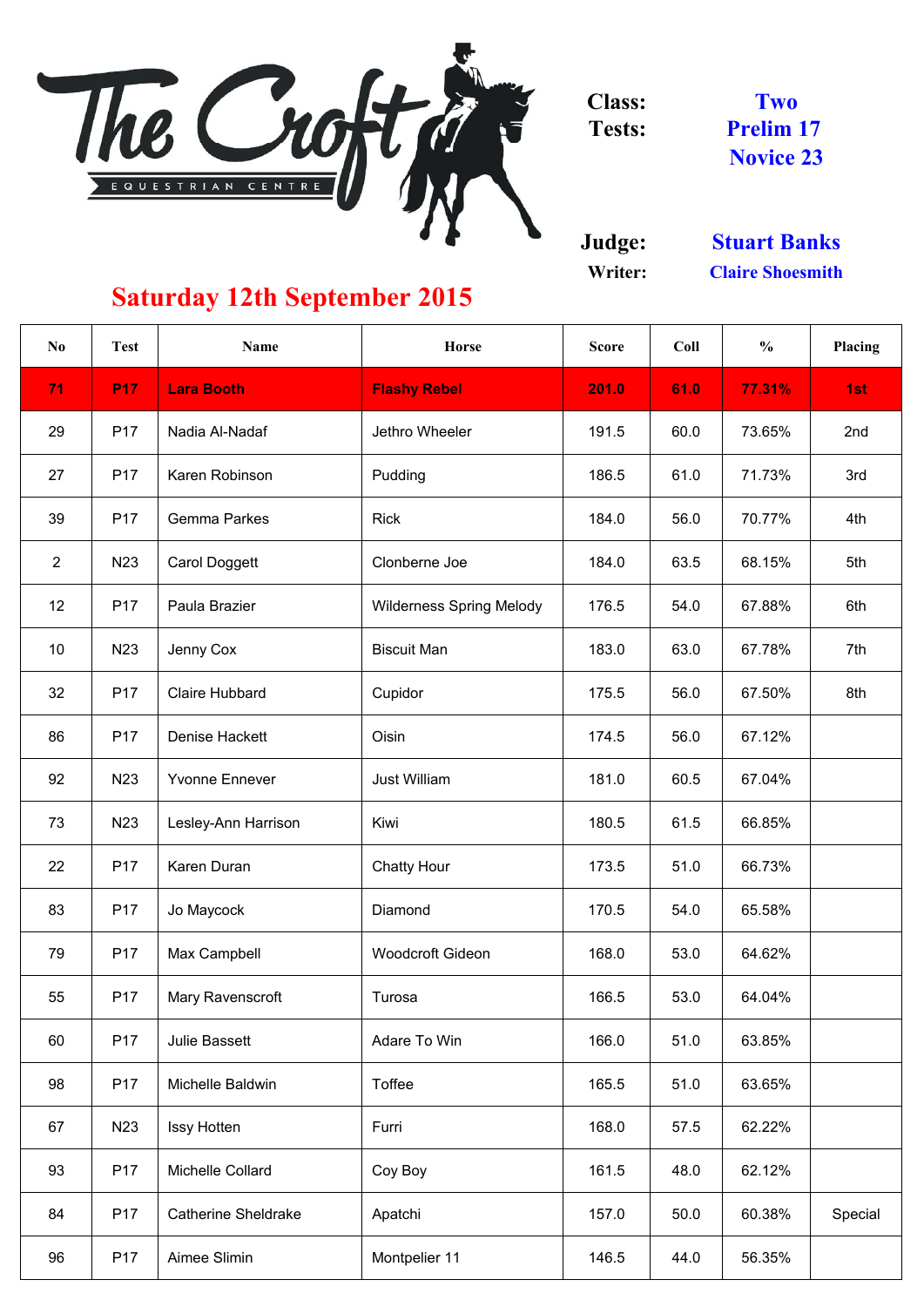

**Judge: Writer:**

| N <sub>0</sub>  | <b>Test</b> | <b>Name</b>             | <b>Horse</b>                    | <b>Score</b> | Coll | $\frac{0}{0}$ | Placing |
|-----------------|-------------|-------------------------|---------------------------------|--------------|------|---------------|---------|
| 97              | <b>N38</b>  | <b>Hazel Boxall</b>     | <b>Alfie</b>                    | 258.5        | 67.0 | 83.39%        | 1st     |
| 73              | N38         | Lesley-Ann Harrison     | Kiwi                            | 236.5        | 62.0 | 76.29%        | 2nd     |
| 71              | N38         | Lara Booth              | <b>Flashy Rebel</b>             | 236.0        | 62.0 | 76.13%        | 3rd     |
| 37              | N38         | Emma Cornwall           | <b>Spellbound Wishmaster</b>    | 225.5        | 59.0 | 72.74%        | 4th     |
| 10 <sup>°</sup> | N38         | Jenny Cox               | <b>Biscuit Man</b>              | 223.0        | 58.0 | 71.94%        | 5th     |
| 41              | E40         | Debbie Poynter          | Little Leo                      | 221.0        | 58.0 | 71.29%        | 6th     |
| 61              | N38         | Linda Elkington         | Leggo                           | 217.0        | 57.0 | 70.00%        | 7th     |
| 27              | N38         | Karen Robinson          | Pudding                         | 216.5        | 54.0 | 69.84%        | 8th     |
| 30              | E40         | <b>Christine Porter</b> | <b>Woody Woods</b>              | 211.0        | 55.0 | 68.06%        |         |
| 29              | N38         | Nadia Al-Nadaf          | Jethro Wheeler                  | 209.0        | 53.0 | 67.42%        |         |
| 99              | N38         | Henrietta Shone         | Toffee                          | 208.5        | 54.0 | 67.26%        |         |
| 82              | N38         | Lucy Harris             | <b>Apache Warrior</b>           | 206.0        | 52.0 | 66.45%        | Special |
| 32              | N38         | <b>Claire Hubbard</b>   | Cupidor                         | 204.0        | 52.0 | 65.81%        |         |
| 76              | N38         | Sarah Webster           | Judge Jim                       | 203.5        | 51.0 | 65.65%        |         |
| 12              | N38         | Paula Brazier           | <b>Wilderness Spring Melody</b> | 202.5        | 53.0 | 65.32%        |         |
| 59              | N38         | Lorraine Dehn           | Goldcrest                       | 201.0        | 52.0 | 64.84%        |         |
|                 |             |                         |                                 |              |      |               |         |
| 97              | E40         | <b>Hazel Boxall</b>     | Alfie                           | 242.0        | 65.0 | 78.06%        | H/C     |

**Three Novice 38 Elementary 40**

## **Saturday 12th September 2015**

**Julie Jerome Anjela Sims**